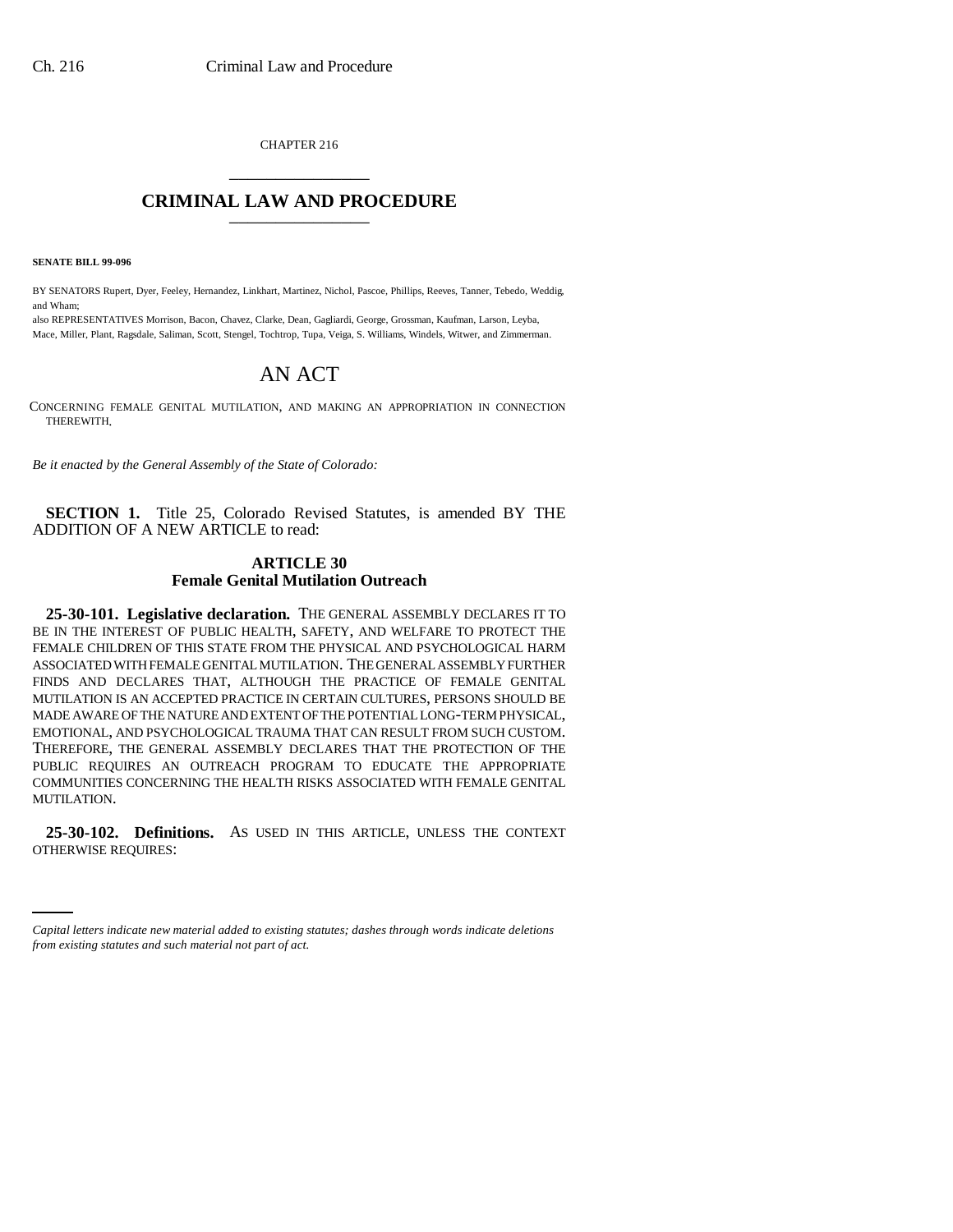(1) "CHILD" MEANS A PERSON WHO IS UNDER EIGHTEEN YEARS OF AGE.

(2) "EXECUTIVE DIRECTOR" MEANS THE EXECUTIVE DIRECTOR OF THE DEPARTMENT OF PUBLIC HEALTH AND ENVIRONMENT.

(3) "FEMALE GENITAL MUTILATION" MEANS THE EXCISION OR INFIBULATION, IN WHOLE OR IN PART, OF THE CLITORIS, VULVA, LABIA MAJORA, OR LABIA MINORA OF A FEMALE CHILD.

**25-30-103. Female genital mutilation - education and outreach activities female genital mutilation fund.** (1) ON OR BEFORE JULY 1, 1999, THE EXECUTIVE DIRECTOR, OR THE EXECUTIVE DIRECTOR'S DESIGNEE, SHALL, SUBJECT TO AVAILABLE MONEYS FROM GRANTS, GIFTS, OR DONATIONS RECEIVED PURSUANT TO SUBSECTION (2) OF THIS SECTION:

(a) CARRY OUT APPROPRIATE AND CULTURALLY SENSITIVE EDUCATION, PREVENTION, AND OUTREACH ACTIVITIES CONCERNING FEMALE GENITAL MUTILATION TO INFORM THE APPROPRIATE COMMUNITIES ABOUT THE HEALTH RISKS ASSOCIATED WITH AND THE EMOTIONAL AND PSYCHOLOGICAL TRAUMA INFLICTED BY THAT PRACTICE;

(b) EDUCATE THE MEDICAL COMMUNITY REGARDING RECOMMENDED STANDARDS OF PRACTICE INVOLVING THE RECOGNITION AND TREATMENT OF FEMALE GENITAL MUTILATION; AND

(c) INFORM THE MEDICAL COMMUNITY AND OTHER APPROPRIATE COMMUNITIES OF THE CRIMINAL PENALTIES FOR CHILD ABUSE INVOLVING FEMALE GENITAL MUTILATION AS DESCRIBED IN SECTION 18-6-401, C.R.S.

(2) (a) THE EXECUTIVE DIRECTOR IS AUTHORIZED TO ACCEPT ON BEHALF OF THE STATE ANY FUNDS, GRANTS, GIFTS, OR DONATIONS FROM ANY PRIVATE OR PUBLIC SOURCE FOR THE PURPOSE OF IMPLEMENTING THIS ARTICLE; EXCEPT THAT NO GRANT OR DONATION SHALL BE ACCEPTED IF THE CONDITIONS ATTACHED TO THE GRANT OR DONATION REQUIRE THE EXPENDITURE THEREOF IN A MANNER CONTRARY TO LAW.

(b) ALL PRIVATE AND PUBLIC FUNDS RECEIVED THROUGH GRANTS, GIFTS, OR DONATIONS FOR FEMALE GENITAL MUTILATION EDUCATIONAL AND OUTREACH ACTIVITIES SHALL BE TRANSMITTED TO THE STATE TREASURER, WHO SHALL CREDIT THE SAME TO THE FEMALE GENITAL MUTILATION FUND, WHICH FUND IS HEREBY CREATED. THE MONEYS IN THE FEMALE GENITAL MUTILATION FUND SHALL BE SUBJECT TO ANNUAL APPROPRIATION BY THE GENERAL ASSEMBLY FOR THE DIRECT AND INDIRECT COSTS ASSOCIATED WITH THE ADMINISTRATION OF THIS ARTICLE. THE EXECUTIVE DIRECTOR MAY EXPEND MONEYS APPROPRIATED TO THE DEPARTMENT OF PUBLIC HEALTH AND ENVIRONMENT FROM THE FUND FOR PURPOSES OF IMPLEMENTING AND ADMINISTERING EDUCATIONAL AND OUTREACH PROGRAMS CONCERNING FEMALE GENITAL MUTILATION. ALL INVESTMENT EARNINGS DERIVED FROM THE DEPOSIT AND INVESTMENT OF MONEYS IN THE FUND SHALL BE CREDITED TO THE FUND. ANY MONEYS NOT APPROPRIATED SHALL REMAIN IN THE FUND AND SHALL NOT BE TRANSFERRED OR REVERT TO THE GENERAL FUND OF THE STATE AT THE END OF ANY FISCAL YEAR.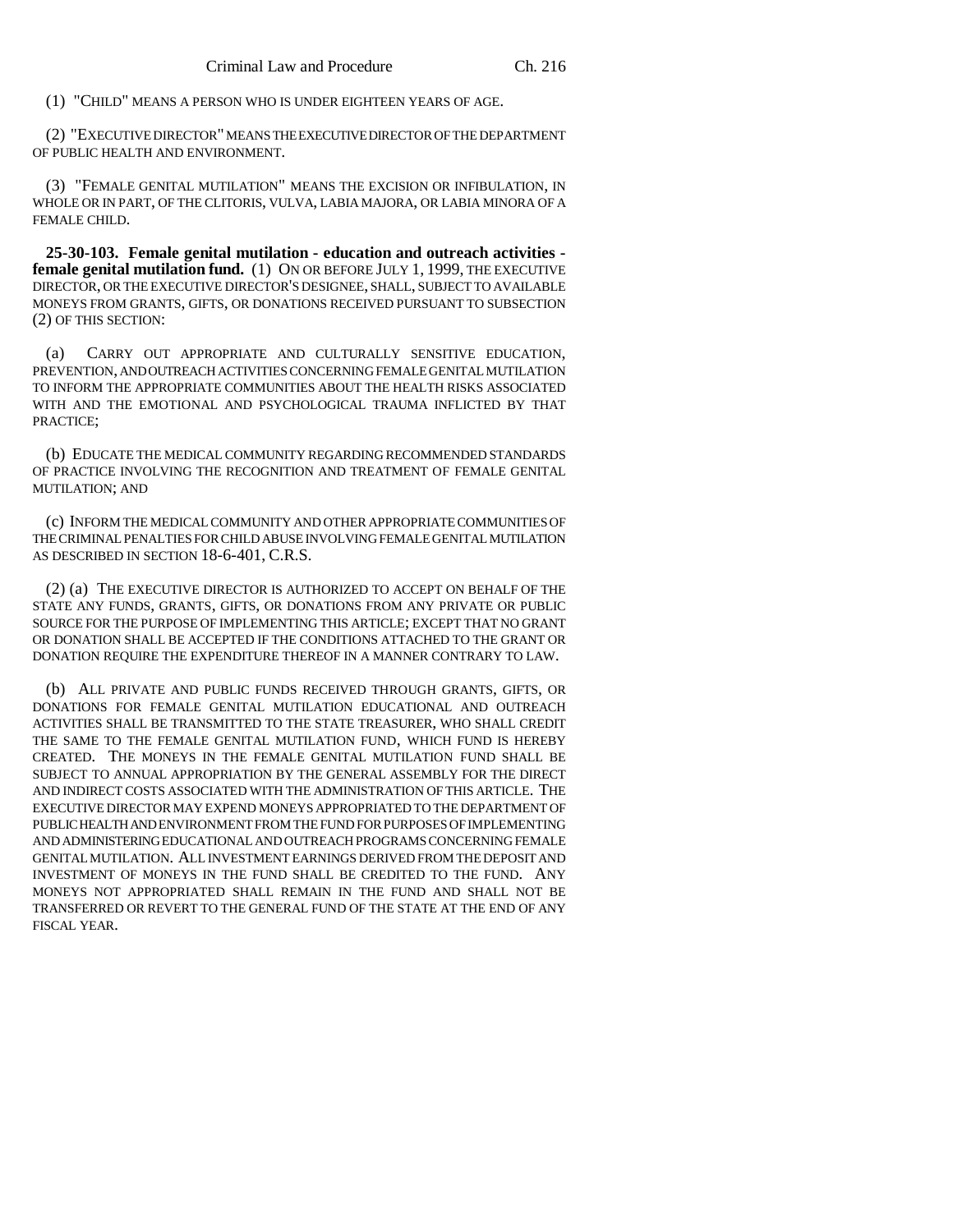**25-30-104. Repeal of article.** EFFECTIVE JULY 1, 2004, THIS ARTICLE SHALL BE REPEALED.

**SECTION 2.** 18-6-401 (1), Colorado Revised Statutes, is amended to read:

**18-6-401. Child abuse.** (1) (a) A person commits child abuse if such person causes an injury to a child's life or health, or permits a child to be unreasonably placed in a situation which THAT poses a threat of injury to the child's life or health, or engages in a continued pattern of conduct which THAT results in malnourishment, lack of proper medical care, cruel punishment, mistreatment, or an accumulation of injuries which THAT ultimately results in the death of a child or serious bodily injury to a child.

(b) (I) EXCEPT AS OTHERWISE PROVIDED IN SUBPARAGRAPH (III) OF THIS PARAGRAPH (b), A PERSON COMMITS CHILD ABUSE IF SUCH PERSON EXCISES OR INFIBULATES, IN WHOLE OR IN PART, THE LABIA MAJORA, LABIA MINORA, VULVA, OR CLITORIS OF A FEMALE CHILD. A PARENT, GUARDIAN, OR OTHER PERSON LEGALLY RESPONSIBLE FOR A FEMALE CHILD OR CHARGED WITH THE CARE OR CUSTODY OF A FEMALE CHILD COMMITS CHILD ABUSE IF HE OR SHE ALLOWS THE EXCISION OR INFIBULATION, IN WHOLE OR IN PART, OF SUCH CHILD'S LABIA MAJORA, LABIA MINORA, VULVA, OR CLITORIS.

(II) BELIEF THAT THE CONDUCT DESCRIBED IN SUBPARAGRAPH (I) OF THIS PARAGRAPH (b) IS REQUIRED AS A MATTER OF CUSTOM, RITUAL, OR STANDARD PRACTICE OR CONSENT TO THE CONDUCT BY THE CHILD ON WHOM IT IS PERFORMED OR BY THE CHILD'S PARENT OR LEGAL GUARDIAN SHALL NOT BE AN AFFIRMATIVE DEFENSE TO A CHARGE OF CHILD ABUSE UNDER THIS PARAGRAPH (b).

(III) A SURGICAL PROCEDURE AS DESCRIBED IN SUBPARAGRAPH (I) OF THIS PARAGRAPH (b) IS NOT A CRIME IF THE PROCEDURE:

(A) IS NECESSARY TO PRESERVE THE HEALTH OF THE CHILD ON WHOM IT IS PERFORMED AND IS PERFORMED BY A PERSON LICENSED TO PRACTICE MEDICINE UNDER ARTICLE 36 OF TITLE 12, C.R.S.; OR

(B) IS PERFORMED ON A CHILD WHO IS IN LABOR OR WHO HAS JUST GIVEN BIRTH AND IS PERFORMED FOR MEDICAL PURPOSES CONNECTED WITH THAT LABOR OR BIRTH BY A PERSON LICENSED TO PRACTICE MEDICINE UNDER ARTICLE 36 OF TITLE 12,C.R.S.

(IV) IF THE DISTRICT ATTORNEY HAVING JURISDICTION OVER A CASE ARISING UNDER THIS PARAGRAPH (b) HAS A REASONABLE BELIEF THAT ANY PERSON ARRESTED OR CHARGED PURSUANT TO THIS PARAGRAPH (b) IS NOT A CITIZEN OR NATIONAL OF THE UNITED STATES, THE DISTRICT ATTORNEY SHALL REPORT SUCH INFORMATION TO THE IMMIGRATION AND NATURALIZATION SERVICE IN AN EXPEDITIOUS MANNER.

**SECTION 3. Exception to the requirements of section 2-2-703, Colorado Revised Statutes.** The general assembly hereby finds that the amendment to section 18-6-401, Colorado Revised Statutes, in this act would require a five-year appropriation pursuant to the requirements of section 2-2-703, Colorado Revised Statutes, for prison bed construction and operating costs. However, it is the intent of the general assembly that any prison bed construction and operating costs resulting